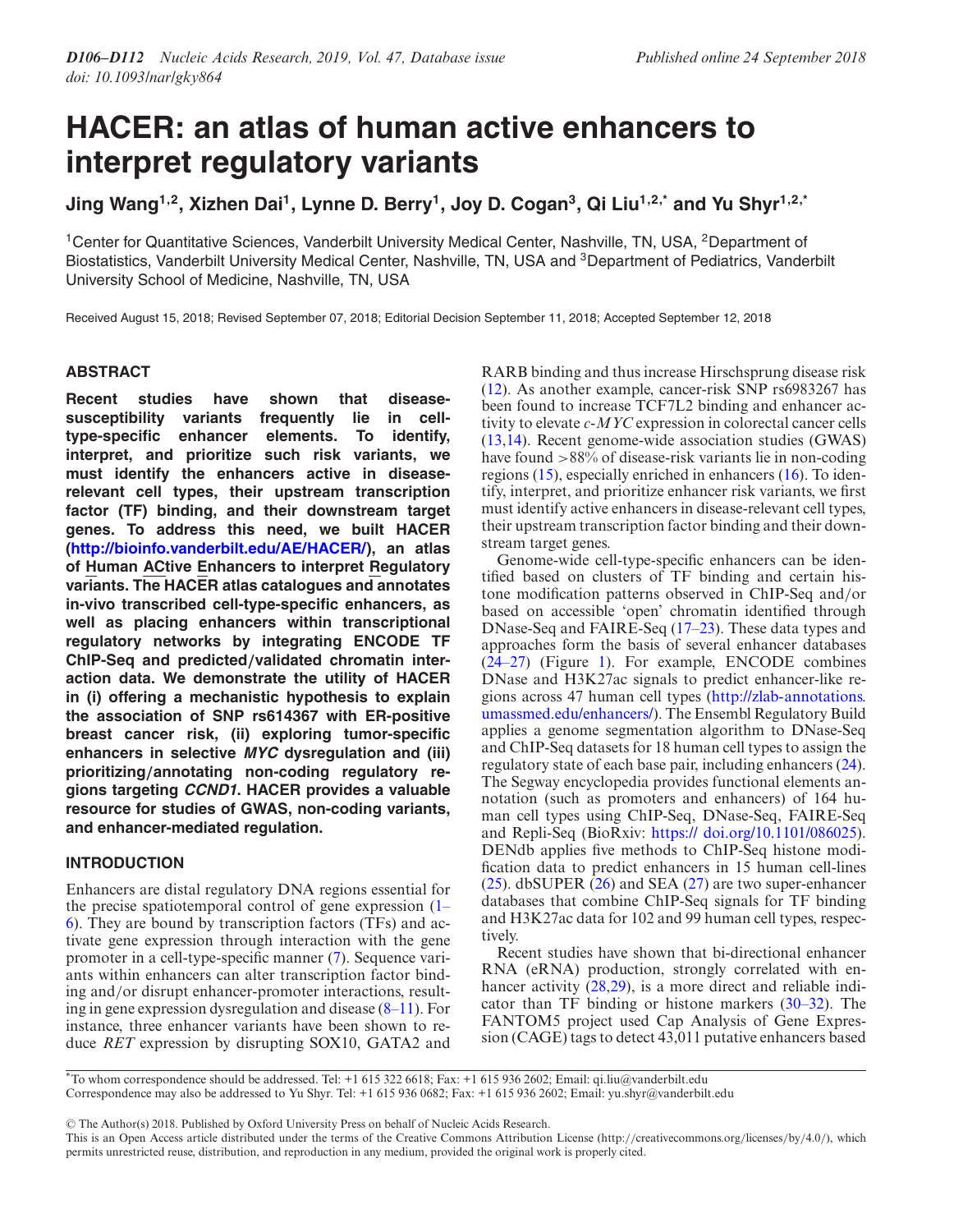<span id="page-1-0"></span>

|                          | Type             | ource<br>m<br>ata<br>۵                        | # of cell type | Expression | TF binding |                                              | Nearest<br>50 kb | Predicted<br><b>FANTOM5</b> | eQTL       | Validated<br>4DGenome | ທ<br>studie<br>Other: | <b>GWAS</b>             |
|--------------------------|------------------|-----------------------------------------------|----------------|------------|------------|----------------------------------------------|------------------|-----------------------------|------------|-----------------------|-----------------------|-------------------------|
| <b>Database</b>          |                  | <b>Identification</b>                         |                |            |            | $TF \rightarrow$ Enhancer $\rightarrow$ Gene |                  |                             |            |                       |                       | <b>Enhancer-disease</b> |
| <b>HACER</b>             | enhancer         | GRO-Seq, PRO-Seq, CAGE                        | 265            | $\sqrt{ }$ |            |                                              |                  |                             |            |                       | $\sqrt{ }$            |                         |
| <b>ENCODE</b>            | enhancer         | ChIP-Seq, DNase-Seq                           | 47             |            |            |                                              |                  |                             |            |                       |                       |                         |
| Ensembl                  | enhancer         | ChIP-Seq                                      | 18             |            |            |                                              |                  |                             |            |                       |                       |                         |
| <b>DENdb</b>             | enhancer         | ChIP-Seq, DNase-Seq                           | 15             | $\sqrt{ }$ | $\sqrt{ }$ | $\sqrt{ }$                                   |                  |                             |            | $\sqrt{ }$            |                       |                         |
| Segway                   | enhancer         | ChIP-Seq, DNase-Seq, FAIRE-<br>Seq, Repli-Seq | 164            |            |            |                                              |                  |                             |            |                       |                       |                         |
| dbSUPER                  | super enhancer   | ChIP-Seq                                      | 102            |            |            |                                              | $\sqrt{ }$       |                             |            |                       |                       |                         |
| <b>SEA</b>               | super enhancer   | ChIP-Seq                                      | 99             |            | $\sqrt{}$  | $\sqrt{ }$                                   | $\sqrt{ }$       |                             |            |                       |                       |                         |
| <b>EnhancerAtlas 2.0</b> | enhancer         | ChIP-Seq, DNase-Seq, CAGE,<br>FAIRE-Seq       | 179            |            | $\sqrt{}$  |                                              |                  |                             |            |                       |                       |                         |
| <b>HEDD</b>              | enhancer-disease | ChIP-Seq, CAGE                                | 111            |            | $\sqrt{}$  |                                              |                  | $\sqrt{ }$                  | $\sqrt{ }$ |                       |                       | $\sqrt{ }$              |

**Figure 1.** Summary of features distinguishing HACER from exiting enhancer databases.

on bidirectional eRNA pairs [\(29\)](#page-5-0). EnhancerAtlas 2.0 [\(33\)](#page-5-0) and HEDD [\(34\)](#page-5-0) are two comprehensive enhancer resources, which combine a large number of datasets including ChIP-Seq histone marker data and FANTOM55 CAGE profiles for 179 and 111 cell types, respectively. GeneHancer is a database of enhancer and enhancer–gene associations derived from multiple sources, embedded in the framework of GeneCards [\(35\)](#page-5-0). Enhancer and enhancer–gene association across cell types are aggregated to generate a confidence score, which makes it difficult to explore cell-type-specific enhancer and interactions.

In comparison to CAGE signals, which are often dominated by highly abundant and stable RNA, nascent RNA sequencing approaches such as GRO-Seq and PRO-Seq are more sensitive to unstable eRNAs, thus offering increased coverage of enhancer regions [\(36\)](#page-5-0); however, GRO/PRO-Seq data are either not used or not processed in a standard way to identify active enhancers. Even if enhancers are detected, they are scattered in the literature, and have not been collected in any database.

To study enhancer function, one fundamental step is to link enhancers with their upstream regulators and downstream target genes. TF ChIP-Seq provides a map of binding sites in enhancer regions, but connecting enhancers with their target genes remains challenging. The earliest and most common strategy has been to assign enhancers to the nearest gene [\(28,37–39\)](#page-5-0) or to genes within a certain distance [\(40,41\)](#page-5-0). Studies have shown, however, that enhancers can skip the nearest gene to regulate a more distal one, and the distance can be quite large [\(42\)](#page-5-0). Recently, the FAN-TOM5 project used expression correlation between eRNA and promoters to predict regulatory links [\(29\)](#page-5-0). The GTEx project employed expression quantitative trait locus (eQTL) analysis to identify the impact on target gene expression of single-nucleotide polymorphisms (SNPs) within an en-hancer [\(43\)](#page-5-0). Compared with predictive approaches, chromosome conformation capture-based technologies (such as 4C, 5C, Hi-C, ChIA-PET, HiChIP and Capture Hi-C) provide more reliable data to find target genes [\(42\)](#page-5-0). Although rapid progress in these technologies has led to a dramatic increase in chromatin interaction data, existing databases still provide limited information on enhancer-mediated regulation, especially for chromatin contacts detected by highthroughput experiments (Figure 1).

To fill these gaps and facilitate study of regulatory variants, we developed HACER, an atlas of human active and in-vivo-transcribed enhancers. HACER catalogues and annotates 1 676 284 enhancers in 265 human cell lines by integrating FANTOM5 CAGE profiles and reprocessing publicly available GRO/PRO-Seq data. To place enhancers within regulatory networks, HACER identifies 772 902 TF–enhancer bindings based on reanalysis of EN-CODE ChIP-Seq data, as well as integrating data for a large number of predicted chromatin interactions, and most importantly, validated interactions from high-throughput experiments. Notably, HACER annotates ∼6.5 million validated enhancer-promoter interactions, ∼1.4 million from 4DGenome and ∼5.1 million from chromosome conformation capture-based technologies (Table [1\)](#page-2-0). HACER provides query tools to interpret disease risk SNPs, to explore disease-specific enhancers and enhancer–gene interactions, and to annotate/prioritize non-coding regulatory variants. HACER further allows for visualization of transcriptional regulatory networks made up of TFs, enhancers, and target genes, along with risk SNPs and eQTL variants. Celltype-specific knowledge of TF–enhancer–gene interactions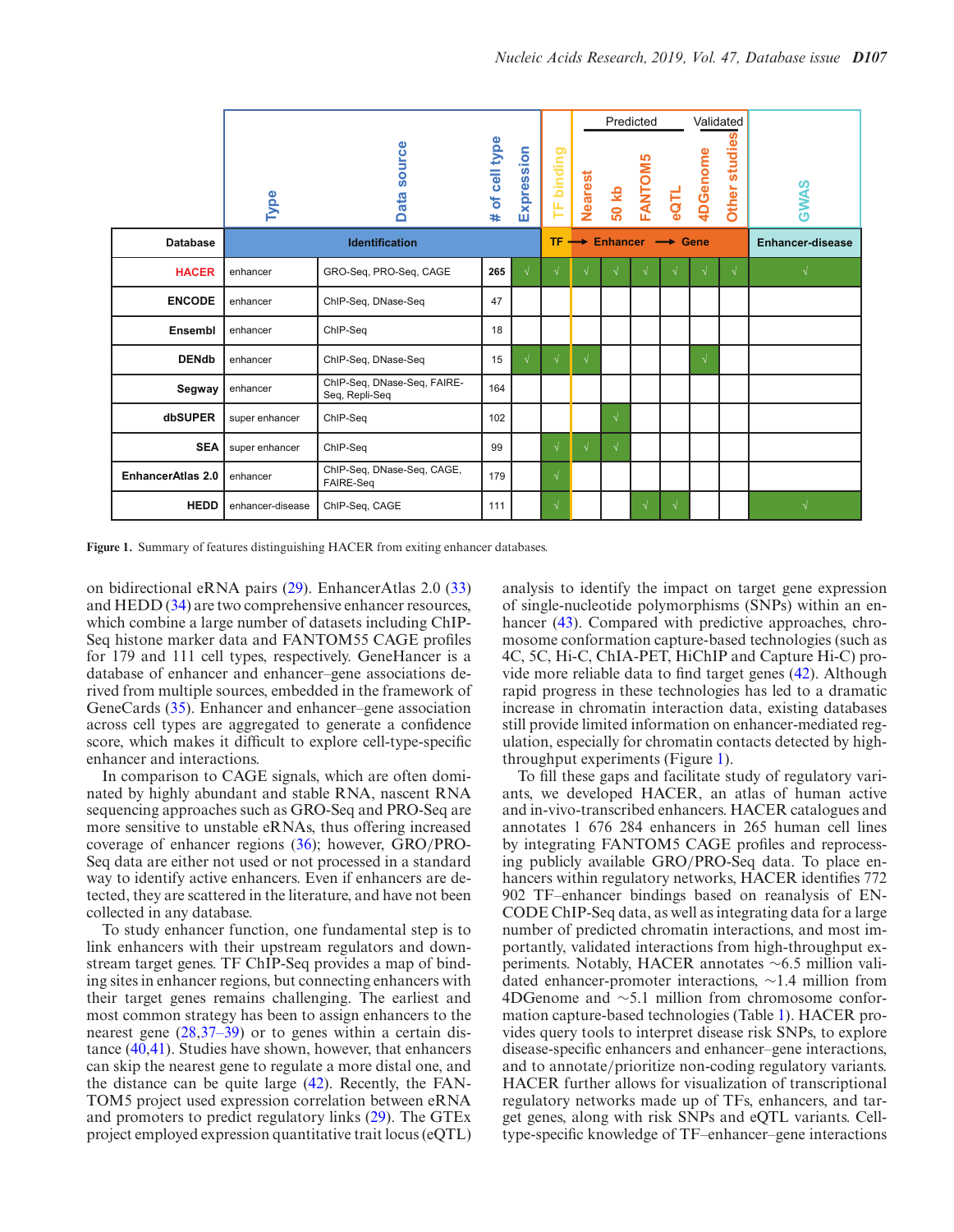<span id="page-2-0"></span>**Table 1.** Database statistics

| <b>HACER</b>                            | #             |  |  |  |  |
|-----------------------------------------|---------------|--|--|--|--|
| Cell line                               | 265           |  |  |  |  |
| <b>Tissue</b>                           | 42            |  |  |  |  |
| Enhancer                                | 1 676 284     |  |  |  |  |
| TF-enhancer binding                     | 772 902       |  |  |  |  |
| Validated enhancer-promoter interaction | 6 4 6 0 6 1 9 |  |  |  |  |
| eQTL                                    | 1 581 613     |  |  |  |  |
| <b>GWAS</b>                             | 3435          |  |  |  |  |

bridges the gap between gene regulation and human disease and will greatly facilitate deciphering of the functional role of enhancer variants in disease risk. HACER is available at [http://bioinfo.vanderbilt.edu/AE/HACER/.](http://bioinfo.vanderbilt.edu/AE/HACER/)

#### **MATERIALS AND METHODS**

## **Active enhancer identification and quantification**

HACER identifies enhancers based on bidirectional eRNA pairs detected in GRO-Seq, PRO-Seq, and CAGE profiles. We conducted an extensive search of GRO/PRO-Seq datasets in the NCBI GEO database and downloaded all available raw sequence data for human cell lines under normal culture conditions. In total, we obtained 211 GRO-Seq and 41 PRO-Seq datasets. After adapter trimming and low quality sequence removal by cutadapt [\(44\)](#page-5-0), GRO-Seq reads or reverse-complemented PRO-Seq reads from FastX tools [\(45\)](#page-5-0), longer than 15 bp, were aligned to human genome hg19 using Bowtie2 [\(46\)](#page-5-0). Reads mapped to rRNA loci and reads with mapping quality less than 10 were removed. NRSA [\(http://bioinfo.vanderbilt.edu/NRSA/\)](http://bioinfo.vanderbilt.edu/NRSA/) was applied to identify active enhancers and to quantify their transcription [\(47\)](#page-5-0). Enhancers detected via CAGE and their associated enhancer expression matrix in each cell type were downloaded from FAN-TOM5 [\(29,48\)](#page-5-0). A CAGE enhancer was defined to be active in a cell type if transcribed in that cell type. Enhancer expression was quantified by  $log_2$ -transformed number of reads per bp  $(log_2$  density). Enhancers annotated in HACER were further cross-referenced to [existing enhancer databases, including VISTA \(https:](https://enhancer.lbl.gov/) //enhancer.lbl.gov/) [\(49\)](#page-5-0), ENCODE Enhancer-like Regions [\(http://zlab-annotations.umassmed.edu/enhancers\)](http://zlab-annotations.umassmed.edu/enhancers), [The Ensembl Regulatory Build \(https://useast.ensembl.](https://useast.ensembl.org/info/genome/funcgen/regulatory_build.html) org/info/genome/funcgen/regulatory build.html) [\(24\)](#page-5-0), and chromatin state segmentation by ChromHMM from ENCODE/Broad (https://genome.ucsc.edu/cgi[bin/hgTrackUi?g=wgEncodeBroadHmm&db=hg19\)](https://genome.ucsc.edu/cgi-bin/hgTrackUi?g=wgEncodeBroadHmm&db=hg19)

[\(50,51\)](#page-5-0), as well as the super-enhancer database dbSUPER [\(http://asntech.org/dbsuper/index.php\)](http://asntech.org/dbsuper/index.php) [\(26\)](#page-5-0). All the data in HACER is based on genome build hg19.

## **TF–enhancer binding**

To map TF binding sites within enhancers, we reanalysed ENCODE TF ChIP-Seq data. Seventeen cell lines with active enhancers annotated in HACER have corresponding ChIP-Seq data for 156 TFs in ENCODE. We downloaded peak files from ENCODE and assigned TF peaks in a cell

type to active enhancers in the same cell type under the following criteria: the enhancer, instead of a promoter, is closest to the peak; and the enhancer is within  $\pm 1$  kb from the peak. The TF was then considered to bind the enhancer. Both the closest site to enhancer, and the site with the highest score if multiple peaks were assigned to the enhancer were recorded for each TF–enhancer pair. In total, 772 902 TF–enhancer bindings, involving 156 TFs and 81 478 enhancers, were detected and annotated in HACER.

## **Enhancer–gene interactions**

HACER provides the most complete resource to-date of enhancer–gene interactions, including 8 525 861 predicted and 6 460 619 experimentally validated links. The predicted interactions are derived from four strategies: (i) assigning enhancers to the nearest gene; (ii) linking enhancers to genes within a distance of 50 kb; (iii) FANTOM5  $(29)$  and (iv) GTEx (V7) [\(43\)](#page-5-0). FANTOM5 predicts links based on the assumption that transcriptional activity of the enhancer and of the putative target gene transcriptional start site (TSS) are correlated across human cells [\(29\)](#page-5-0). GTEx uses expression quantitative trait locus (eQTL) analysis to estimate the effect of enhancer variants on gene expression. Experimentally validated interactions were collected from 4DGenome [\(52\)](#page-5-0) and chromatin interaction studies including Hi-C, ChIA-PET, HiChIP and Capture Hi-C [\(53–58\)](#page-5-0). 4DGenome is a comprehensive database of chromatin interactions compiled through literature curation, covering both low and high-throughput experimental assays. HACER annotates an additional ∼5.1 million chromatin interactions based on studies not collected in 4DGenome, such as interactions from high resolution Capture Hi-C in two human blood cell types [\(53\)](#page-5-0).

## **Assignment of GWAS SNPs to enhancers**

NHGRI-EBI GWAS Catalog data (hg19) was downloaded from <https://www.ebi.ac.uk/gwas/downloads> [\(59\)](#page-6-0), and includes SNP ID, disease/trait, *P*-value for the association, odds ratio, and PMID. GWAS SNPs are assigned to HACER enhancers if the SNP falls within an enhancer region.

## **Database implementation**

The HACER website runs on a Linux-based Apache web server. PHP is used for server-side scripting. The database is organized and managed by MySQL. The web pages are constructed using HTML5 and rendered using the CSS library Bootstrap. A cross-platform JavaScript library jQuery is used to provide a responsive user-friendly front-end interface.

## **RESULTS**

## **Statistics and usage**

HACER currently catalogues and annotates 1 676 284 active, *in-vivo*-transcribed enhancers across 265 human cell types. It includes 772 902 TF–enhancer bindings, 6 460 619 experimentally validated enhancer-promoter interactions,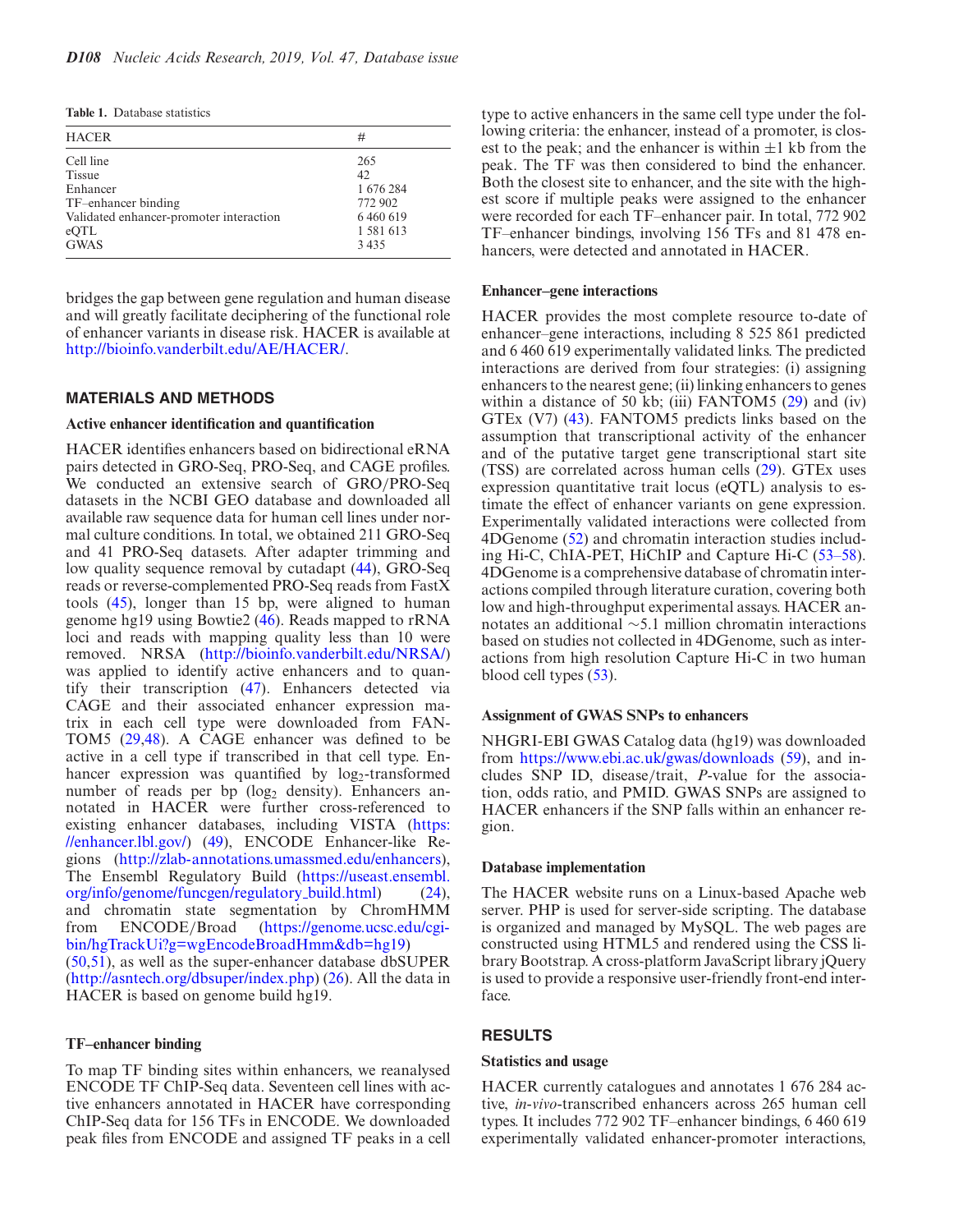1 581 613 eQTL variants, 66 942 FANTOM5 eRNApromoter co-expressions, and 3 435 GWAS SNPs (Table [1\)](#page-2-0). A user-friendly web interface was developed to browse, query, and download the enhancer data; to report new GRO/PRO/CAGE datasets; and to send feedback (Supplementary Figure S1).

## **Browsing HACER**

Users can browse all enhancers by cell line (Supplementary Figure S2A). When the cell line of interest is selected, all enhancers in this cell line are listed in tabular format with the option to filter and customize by annotation (enhancer ID, genomic coordinates, nearest active gene, distance to nearest gene, detection technique, cell type, and/or crossreference to existing enhancer databases) (Supplementary Figure S2B). Clicking the enhancer ID reveals further detailed information for each enhancer, organized on five tabs for different types of information: basic, TF binding, target genes, GWAS, and eQTLs (Supplementary Figures S2C– G). The 'Basic' tab not only provides basic information for the enhancer (name, cell line, location, closest active gene, etc.), but also displays the enhancer sequence, a boxplot illustrating all eRNAs expressed in the cell line with a highlighted dot representing the enhancer RNA level, and cross-reference to existing enhancer databases (Supplementary Figure S2C). The 'TF binding' tab lists TF binding sites within the enhancer, including both the closest site and the highest score of the binding site (Supplementary Figure S2D). The 'Target genes' tab lists all target genes interacting with the enhancer based on FANTOM5, 4DGenome, or chromatin interaction studies (Supplementary Figure S2E). The 'GWAS' (Supplementary Figure S2F) and 'eQTL' (Supplementary Figure S2G) tabs present, respectively, GWAS SNPs and eQTL variants falling within the enhancer region.

## **Querying HACER**

HACER provides four strategies to query the database: SNP-centric, gene-centric, genomic coordinate-centric, and batch query. When queried on a GWAS risk SNP, HACER returns the cell-type-specific enhancers in which the SNP is located, along with their transcription factor binding and target genes. The transcriptional regulatory network of TF– enhancer-target genes is visualized along with the SNP, providing insight into potential mechanism(s) through which the SNP increases disease risk (*Case study 1*). When queried on a gene, HACER returns all enhancers targeting this gene, providing insight into disease-specific enhancers and enhancer–gene interactions (*Case study 2*). When queried on a genomic region, HACER finds active enhancers overlapping the region. Batch query allows the user to input a set of non-coding variants or enhancers, which HACER then prioritizes by their functional importance (*Case study 3*).

*Case study 1: interpret breast-cancer risk SNP rs614367.* Breast cancer is the most common cancer among women worldwide. Genome-wide association studies have successfully identified multiple breast cancer susceptibility loci [\(60\)](#page-6-0), with rs614367 among those with the strongest association specific to estrogen receptor (ER)-positive disease [\(61,62\)](#page-6-0). The SNP rs614367 is located in an intergenic region with multiple flanking genes, including *CCND1*, *MYEOV*, *ORAOV1*, *FGF19*, *FGF4* and *FGF3*, all of which are potential breast cancer susceptibility genes. To find the gene that mediates the association between the SNP and breast cancer risk, we queried HACER on rs614367 and limited the search of active enhancers and chromatin interactions only in MCF7, an ER-positive breast cancer cell line. Within genomic coordinates chr11:69316698–69335855, we found four active enhancers harbouring the SNP. These enhancers are bound by E2F1/GATA3/MYC/TCF7L2/ZNF217 and interact with *CCND1* and *MYEOV* in the MCF7 cell line (Supplementary Figure S3). One eQTL was predicted to affect *GAL* expression; however, this link was detected in colon but not breast tissue (blue line in Supplementary Figure S3). Thus HACER narrowed the target genes to two candidates: *MYEOV* and *CCND1*. *CCND1* functions as a mediator of estrogen-induced cell proliferation, and *CCND1* expression together with inactivation of pRb are features of tumors with poor response to endocrine therapies [\(63\)](#page-6-0). Therefore, *CCND1* is highly likely to be the gene that mediates rs614367 breast cancer susceptibility: variants in the enhancer region (either rs614367 or other functional variants) may be hypothesized to drive risk by disrupting E2F1/GATA3/MYC/TCF7L2/ZNF217 binding and affecting *CCND1* expression. This hypothesis has been validated by a recent extensive fine-scale mapping of this region in 89 050 European subjects, which found *EKL4* and *GATA3* as mediators of the regulatory effect of this region on *CCND1* expression [\(64\)](#page-6-0).

*Case study 2: explore tumor-specific enhancers targeting MYC.* MYC is one of the most commonly activated oncogenes in a broad spectrum of human cancers [\(65\)](#page-6-0). Dysregulation of MYC is often caused by tumor-specific superenhancers in the region surrounding the MYC gene  $(41, 66 (41, 66-$ [73\). HACER allows for ready exploration of diverse tumor](#page-6-0)specific enhancers that regulate the MYC gene. When we query HACER on the MYC gene in any cell type, we find 86 MYC enhancers that are formed within the 3 Mb MYC locus (chr8:127574516–130664889) (Supplementary Figure S4A). If we limit enhancers and enhancer-promoter interactions to HCT-116, a colon cancer cell line, we find seven enhancers upstream of the *MYC* gene (Supplementary Figure S4B); the first four and the last of these previously have been labelled as super-enhancers in HCT-116 [\(54,69\)](#page-6-0). If we limit the query to K562, a leukemia cell line, we find two enhancers downstream of the MYC gene (Supplementary Figure S4C). One is ∼440 kb downstream of MYC TSS, and the other is located at the distal end of the 3 Mb region (∼1.9 Mb from MYC TSS) and has previously been labelled as a super-enhancer [\(54\)](#page-6-0). Both regions have been found to regulate MYC expression in mouse leukaemia cell lines [\(74,75\)](#page-6-0). In short, HACER is able to identify diverse tumor-specific MYC enhancers/super-enhancers, differing in size and location, and consistent with previous studies  $(54,76)$ .

*Case study 3: prioritizing non-coding regulatory variants.* Identification of non-coding drivers from thousands of variants is difficult. HACER prioritizes non-coding regulatory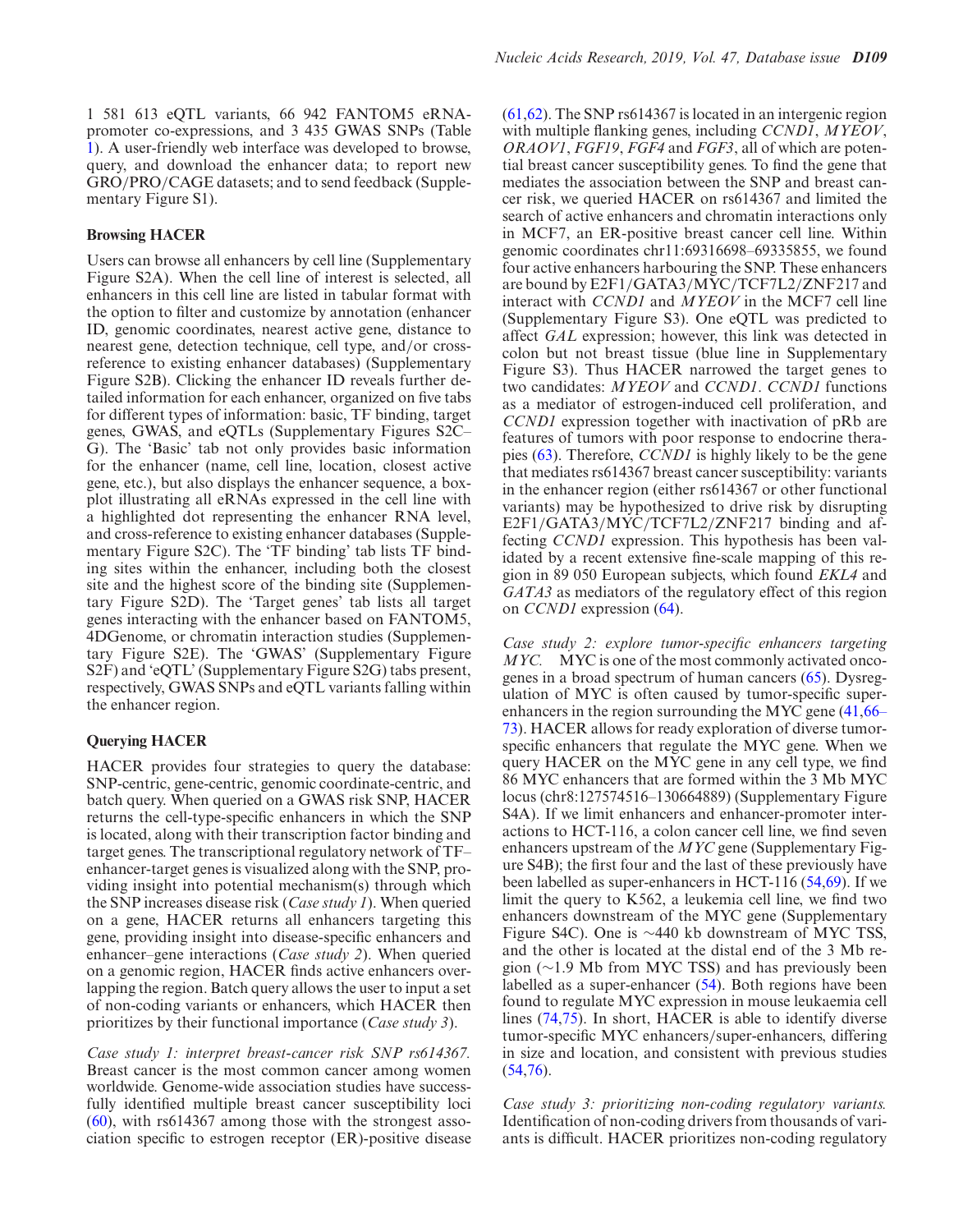<span id="page-4-0"></span>variants based on two assumptions: (i) variants within enhancer elements targeting disease genes are highly likely to be drivers, and (ii) regions with more annotation available are more likely to be functional. When queried on a list of non-coding regions (batch query) and a set of disease genes, HACER highlights the regions targeting the disease genes and ranks all regions by the availability of information on cell-type-specific enhancers, TF binding, target genes, and GWAS risk SNPs. As an example shown in Supplementary Figure S5, HACER is queried on a list of non-coding regions, including a breast cancer risk region (chr11:69328760–69328765), and 'CCND1' as the target gene of interest. HACER highlights the breast cancer risk region targeting *CCND1* and ranks all query regions by the availability of functional information (Supplementary Figure S5B). A network view is also provided to show upstream TFs and downstream targets of each query (Supplementary Figure S5B).

## **Downloading enhancers, reporting new datasets and sending feedback**

HACER provides a Download page for users to download all enhancers by cell type. To download enhancers, click on the cell type of interest; the resulting file lists every enhancer in this cell type with comprehensive genomic annotation (e.g., chromatin location, target genes, detection methods). HACER also provides a Contact page for users to report new PRO-Seq, GRO-Seq and CAGE datasets. A hyperlink to the raw data should be provided, from which we will download, and process the data to identify, annotate and deposit enhancers into HACER. Users also are encouraged to send feedback via the Contact page.

## **DISCUSSION AND FUTURE DEVELOPMENT**

HACER not only catalogues and annotates active, *in-vivo*transcribed enhancers from a large number of human cell types, but also provides insight into enhancer-mediated regulation. Integrating active enhancer, TF–enhancer binding, and enhancer–promoter interaction data within a single data repository enables the study of complex transcriptional regulation that drives cell-specific gene activities. HACER provides tools to find the potential mechanism underlying the association of enhancer variants with disease risk, to study enhancer activity and enhancer–gene regulation across different cell lines, and to link non-coding variants with disease genes for narrowing down potential causal variants. HACER represents a valuable and unique resource for studies on regulatory variants and enhancermediated regulation.

Few cell lines have matched GRO/PRO/CAGE, TF ChIP-Seq and chromatin interaction data, which greatly limits the ability to study enhancer function in a celltype-specific manner and to explore enhancer roles in human disease. We will update HACER immediately if new datasets are reported through the contact page. Meanwhile, we plan to update HACER semi-annually to match the latest GRO/PRO/CAGE-Seq and chromatin interaction data from public databases and literature. Because enhancers and TSSs both produce bidirectional transcripts, enhancers

(especially long enhancers) can be difficult to distinguish from alternative TSSs or long non-coding RNAs (lncR-NAs) [\(36\)](#page-5-0), resulting in possible false positive enhancer calls. In the future, we plan to add histone marker H3K4me3 and H3K4me1 along with RNA-Seq data to help distinguish enhancers from novel TSSs and to reduce false positives.

Disruption of enhancer function leads to disease via alteration in target gene regulation. Currently, HACER links enhancers with disease based on disease-associated genetic variants from the GWAS Catalog; gene-disease association data have not been integrated. To study the role of enhancers in human disease, we plan to add gene-disease association data from MalaCards [\(77\)](#page-6-0), DISEASES [\(78\)](#page-6-0) and DisGeNET [\(79\)](#page-6-0) and provide tools to explore enhancerdisease association directly.

## **SUPPLEMENTARY DATA**

[Supplementary Data](https://academic.oup.com/nar/article-lookup/doi/10.1093/nar/gky864#supplementary-data) are available at NAR Online.

## **FUNDING**

National Cancer Institute [5U01 CA163056-05 to Y.S.]; Cancer Center Support Grant [2P30 CA068485-19 to Y.S.]. Funding for open access charge: National Cancer Institute [5U01 CA163056-05 to Y.S.].

*Conflict of interest statement.* None declared.

## **REFERENCES**

- 1. Dixon,J.R., Jung,I., Selvaraj,S., Shen,Y., Antosiewicz-Bourget,J.E., Lee,A.Y., Ye,Z., Kim,A., Rajagopal,N., Xie,W. *et al.* (2015) Chromatin architecture reorganization during stem cell differentiation. *Nature*, **518**, 331–336.
- 2. Guo,Y., Xu,Q., Canzio,D., Shou,J., Li,J., Gorkin,D.U., Jung,I., Wu,H., Zhai,Y., Tang,Y. *et al.* (2015) CRISPR inversion of CTCF sites alters genome topology and Enhancer/Promoter function. *Cell*, **162**, 900–910.
- 3. Zhang,Y., Wong,C.H., Birnbaum,R.Y., Li,G., Favaro,R., Ngan,C.Y., Lim,J., Tai,E., Poh,H.M., Wong,E. *et al.* (2013) Chromatin connectivity maps reveal dynamic promoter-enhancer long-range associations. *Nature*, **504**, 306–310.
- 4. Blackwood,E.M. and Kadonaga,J.T. (1998) Going the distance: a current view of enhancer action. *Science*, **281**, 60–63.
- 5. Pennacchio,L.A., Bickmore,W., Dean,A., Nobrega,M.A. and Bejerano,G. (2013) Enhancers: five essential questions. *Nat. Rev. Genet.*, **14**, 288–295.
- 6. Hah,N., Danko,C.G., Core,L., Waterfall,J.J., Siepel,A., Lis,J.T. and Kraus,W.L. (2011) A rapid, extensive, and transient transcriptional response to estrogen signaling in breast cancer cells. *Cell*, **145**, 622–634.
- 7. Spitz,F. and Furlong,E.E. (2012) Transcription factors: from enhancer binding to developmental control. *Nat. Rev. Genet.*, **13**, 613–626.
- 8. Maurano,M.T., Humbert,R., Rynes,E., Thurman,R.E., Haugen,E., Wang,H., Reynolds,A.P., Sandstrom,R., Qu,H., Brody,J. *et al.* (2012) Systematic localization of common disease-associated variation in regulatory DNA. *Science*, **337**, 1190–1195.
- 9. Chen,C.Y., Chang,I.S., Hsiung,C.A. and Wasserman,W.W. (2014) On the identification of potential regulatory variants within genome wide association candidate SNP sets. *BMC Med. Genomics*, **7**, 34.
- 10. Khurana,E., Fu,Y., Chakravarty,D., Demichelis,F., Rubin,M.A. and Gerstein,M. (2016) Role of non-coding sequence variants in cancer. *Nat. Rev. Genet.*, **17**, 93–108.
- 11. Zhang,F. and Lupski,J.R. (2015) Non-coding genetic variants in human disease. *Hum. Mol. Genet.*, **24**, R102–R110.
- 12. Chatterjee,S., Kapoor,A., Akiyama,J.A., Auer,D.R., Lee,D., Gabriel,S., Berrios,C., Pennacchio,L.A. and Chakravarti,A. (2016)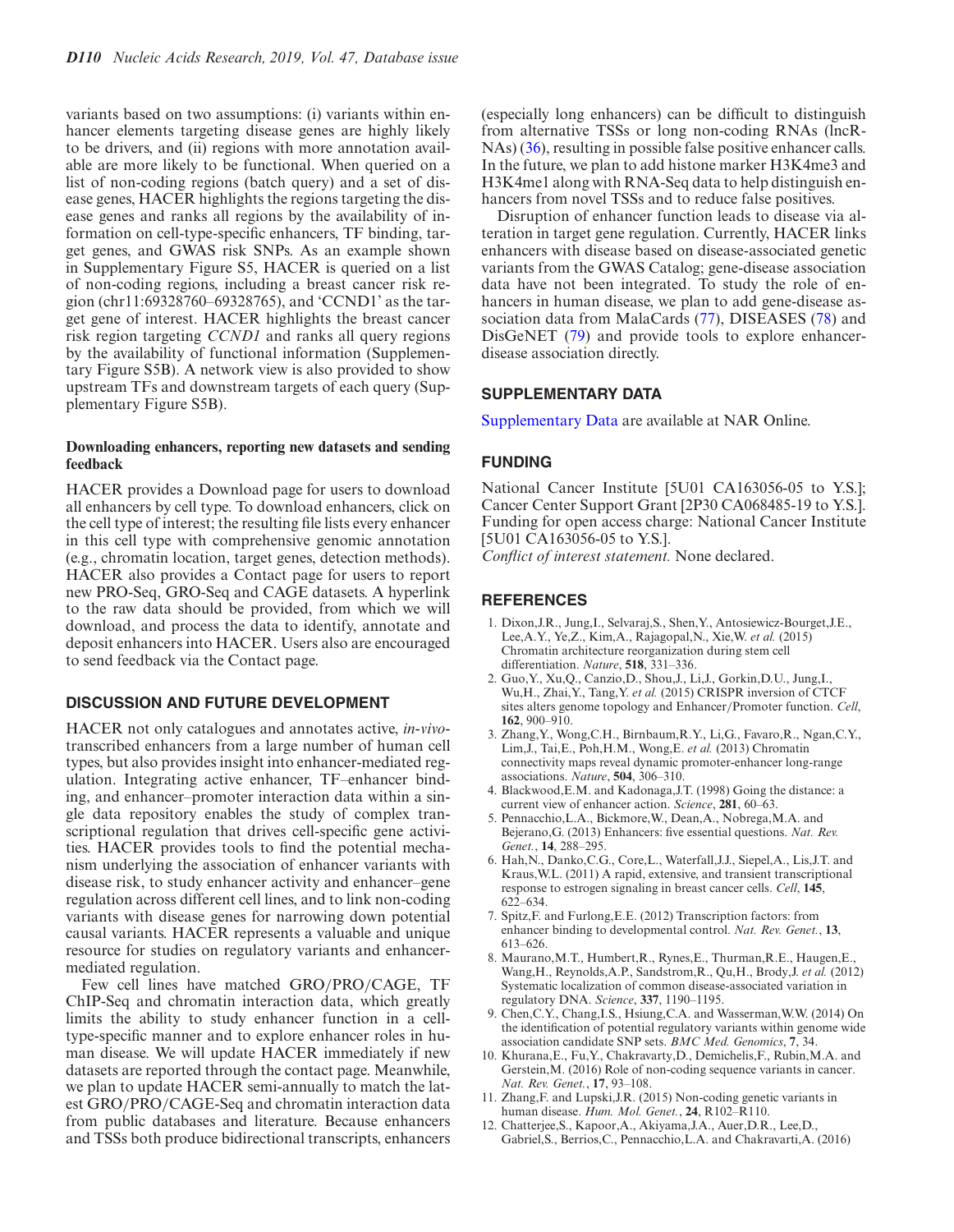<span id="page-5-0"></span>Enhancer variants synergistically drive dysfunction of a gene regulatory network in hirschsprung disease. *Cell*, **167**, 355–368.

- 13. Wright,J.B., Brown,S.J. and Cole,M.D. (2010) Upregulation of c-MYC in cis through a large chromatin loop linked to a cancer risk-associated single-nucleotide polymorphism in colorectal cancer cells. *Mol. Cell. Biol.*, **30**, 1411–1420.
- 14. Pomerantz,M.M., Ahmadiyeh,N., Jia,L., Herman,P., Verzi,M.P., Doddapaneni,H., Beckwith,C.A., Chan,J.A., Hills,A., Davis,M. *et al.* (2009) The 8q24 cancer risk variant rs6983267 shows long-range interaction with MYC in colorectal cancer. *Nat. Genet.*, **41**, 882–884.
- 15. Hindorff,L.A., Sethupathy,P., Junkins,H.A., Ramos,E.M., Mehta,J.P., Collins,F.S. and Manolio,T.A. (2009) Potential etiologic and functional implications of genome-wide association loci for human diseases and traits. *Proc. Natl. Acad. Sci. U.S.A.*, **106**, 9362–9367.
- 16. Corradin,O. and Scacheri,P.C. (2014) Enhancer variants: evaluating functions in common disease. *Genome Med.*, **6**, 85.
- 17. Berman,B.P., Nibu,Y., Pfeiffer,B.D., Tomancak,P., Celniker,S.E., Levine,M., Rubin,G.M. and Eisen,M.B. (2002) Exploiting transcription factor binding site clustering to identify cis-regulatory modules involved in pattern formation in the Drosophila genome. *Proc. Natl. Acad. Sci. U.S.A.*, **99**, 757–762.
- 18. Hallikas,O., Palin,K., Sinjushina,N., Rautiainen,R., Partanen,J., Ukkonen,E. and Taipale,J. (2006) Genome-wide prediction of mammalian enhancers based on analysis of transcription-factor binding affinity. *Cell*, **124**, 47–59.
- 19. Heintzman,N.D., Hon,G.C., Hawkins,R.D., Kheradpour,P., Stark,A., Harp,L.F., Ye,Z., Lee,L.K., Stuart,R.K., Ching,C.W. *et al.* (2009) Histone modifications at human enhancers reflect global cell-type-specific gene expression. *Nature*, **459**, 108–112.
- 20. Visel,A., Blow,M.J., Li,Z., Zhang,T., Akiyama,J.A., Holt,A., Plajzer-Frick,I., Shoukry,M., Wright,C., Chen,F. *et al.* (2009) ChIP-seq accurately predicts tissue-specific activity of enhancers. *Nature*, **457**, 854–858.
- 21. Song,L. and Crawford,G.E. (2010) DNase-seq: a high-resolution technique for mapping active gene regulatory elements across the genome from mammalian cells. *Cold Spring Harb. Protoc.*, **2010**, pdb prot5384.
- 22. Davie,K., Jacobs,J., Atkins,M., Potier,D., Christiaens,V., Halder,G. and Aerts,S. (2015) Discovery of transcription factors and regulatory regions driving in vivo tumor development by ATAC-seq and FAIRE-seq open chromatin profiling. *PLoS Genet.*, **11**, e1004994.
- 23. Song,L., Zhang,Z., Grasfeder,L.L., Boyle,A.P., Giresi,P.G., Lee,B.K., Sheffield,N.C., Graf,S., Huss,M., Keefe,D. *et al.* (2011) Open chromatin defined by DNaseI and FAIRE identifies regulatory elements that shape cell-type identity. *Genome Res.*, **21**, 1757–1767.
- 24. Zerbino,D.R., Wilder,S.P., Johnson,N., Juettemann,T. and Flicek,P.R. (2015) The ensembl regulatory build. *Genome Biol.*, **16**, 56.
- 25. Ashoor,H., Kleftogiannis,D., Radovanovic,A. and Bajic,V.B. (2015) DENdb: database of integrated human enhancers. *Database*, **2015**, bav085.
- 26. Khan,A. and Zhang,X. (2016) dbSUPER: a database of super-enhancers in mouse and human genome. *Nucleic Acids Res.*, **44**, D164–D171.
- 27. Wei,Y., Zhang,S., Shang,S., Zhang,B., Li,S., Wang,X., Wang,F., Su,J., Wu,Q., Liu,H. *et al.* (2016) SEA: a super-enhancer archive. *Nucleic Acids Res.*, **44**, D172–D179.
- 28. Kim,T.K., Hemberg,M., Gray,J.M., Costa,A.M., Bear,D.M., Wu,J., Harmin,D.A., Laptewicz,M., Barbara-Haley,K., Kuersten,S. *et al.* (2010) Widespread transcription at neuronal activity-regulated enhancers. *Nature*, **465**, 182–187.
- 29. Andersson,R., Gebhard,C., Miguel-Escalada,I., Hoof,I., Bornholdt,J., Boyd,M., Chen,Y., Zhao,X., Schmidl,C., Suzuki,T. *et al.* (2014) An atlas of active enhancers across human cell types and tissues. *Nature*, **507**, 455–461.
- 30. Hah,N., Murakami,S., Nagari,A., Danko,C.G. and Kraus,W.L. (2013) Enhancer transcripts mark active estrogen receptor binding sites. *Genome Res.*, **23**, 1210–1223.
- 31. Wang,D., Garcia-Bassets,I., Benner,C., Li,W., Su,X., Zhou,Y., Qiu,J., Liu,W., Kaikkonen,M.U., Ohgi,K.A. *et al.* (2011) Reprogramming transcription by distinct classes of enhancers functionally defined by eRNA. *Nature*, **474**, 390–394.
- 32. Koch,F., Fenouil,R., Gut,M., Cauchy,P., Albert,T.K., Zacarias-Cabeza,J., Spicuglia,S., Chapelle,A.L., Heidemann,M., Hintermair, C. *et al.* (2011) Transcription initiation platforms and GTF recruitment at tissue-specific enhancers and promoters. *Nat. Struct. Mol. Biol.*, **18**, 956–963.
- 33. Gao,T., He,B., Liu,S., Zhu,H., Tan,K. and Qian,J. (2016) EnhancerAtlas: a resource for enhancer annotation and analysis in 105 human cell/tissue types. *Bioinformatics*, **32**, 3543–3551.
- 34. Wang,Z., Zhang,Q., Zhang,W., Lin,J.R., Cai,Y., Mitra,J. and Zhang,Z.D. (2018) HEDD: Human Enhancer Disease Database. *Nucleic Acids Res.*, **46**, D113–D120.
- 35. Fishilevich,S., Nudel,R., Rappaport,N., Hadar,R., Plaschkes,I., Iny Stein,T., Rosen,N., Kohn,A., Twik,M., Safran,M. *et al.* (2017) GeneHancer: genome-wide integration of enhancers and target genes in GeneCards. *Database*, **2017**, 1–17.
- 36. Core,L.J., Martins,A.L., Danko,C.G., Waters,C.T., Siepel,A. and Lis,J.T. (2014) Analysis of nascent RNA identifies a unified architecture of initiation regions at mammalian promoters and enhancers. *Nat. Genet.*, **46**, 1311–1320.
- 37. Kaikkonen,M.U., Spann,N.J., Heinz,S., Romanoski,C.E., Allison,K.A., Stender,J.D., Chun,H.B., Tough,D.F., Prinjha,R.K., Benner,C. *et al.* (2013) Remodeling of the enhancer landscape during macrophage activation is coupled to enhancer transcription. *Mol. Cell*, **51**, 310–325.
- 38. Li,W., Notani,D., Ma,Q., Tanasa,B., Nunez,E., Chen,A.Y., Merkurjev,D., Zhang,J., Ohgi,K., Song,X. *et al.* (2013) Functional roles of enhancer RNAs for oestrogen-dependent transcriptional activation. *Nature*, **498**, 516–520.
- 39. Lam,M.T., Cho,H., Lesch,H.P., Gosselin,D., Heinz,S., Tanaka-Oishi,Y., Benner,C., Kaikkonen,M.U., Kim,A.S., Kosaka,M. *et al.* (2013) Rev-Erbs repress macrophage gene expression by inhibiting enhancer-directed transcription. *Nature*, **498**, 511–515.
- 40. Chepelev,I., Wei,G., Wangsa,D., Tang,Q. and Zhao,K. (2012) Characterization of genome-wide enhancer-promoter interactions reveals co-expression of interacting genes and modes of higher order chromatin organization. *Cell Res.*, **22**, 490–503.
- 41. Whyte,W.A., Orlando,D.A., Hnisz,D., Abraham,B.J., Lin,C.Y., Kagey,M.H., Rahl,P.B., Lee,T.I. and Young,R.A. (2013) Master transcription factors and mediator establish super-enhancers at key cell identity genes. *Cell*, **153**, 307–319.
- 42. Yao,L., Berman,B.P. and Farnham,P.J. (2015) Demystifying the secret mission of enhancers: linking distal regulatory elements to target genes. *Crit. Rev. Biochem. Mol. Biol.*, **50**, 550–573.
- 43. Consortium,G.T. (2013) The Genotype-Tissue Expression (GTEx) project. *Nat. Genet.*, **45**, 580–585.
- 44. Martin,M. (2011) Cutadapt removes adapter sequences from high-throughput sequencing reads. *EMBnet. journal*, **17**, 10–12.
- 45. Pearson,W.R., Wood,T., Zhang,Z. and Miller,W. (1997) Comparison of DNA sequences with protein sequences. *Genomics*, **46**, 24–36.
- 46. Langmead,B., Trapnell,C., Pop,M. and Salzberg,S.L. (2009) Ultrafast and memory-efficient alignment of short DNA sequences to the human genome. *Genome Biol.*, **10**, R25.
- 47. Wang,J., Zhao,Y., Zhou,X., Hiebert,S.W., Liu,Q. and Shyr,Y. (2018) Nascent RNA sequencing analysis provides insights into enhancer-mediated gene regulation. *BMC Genomics*, **19**, 633.
- 48. Lizio,M., Harshbarger,J., Shimoji,H., Severin,J., Kasukawa,T., Sahin,S., Abugessaisa,I., Fukuda,S., Hori,F., Ishikawa-Kato,S. *et al.* (2015) Gateways to the FANTOM5 promoter level mammalian expression atlas. *Genome Biol.*, **16**, 22.
- 49. Visel,A., Minovitsky,S., Dubchak,I. and Pennacchio,L.A. (2007) VISTA Enhancer Browser–a database of tissue-specific human enhancers. *Nucleic acids Res.*, **35**, D88–D92.
- 50. Ernst,J. and Kellis,M. (2010) Discovery and characterization of chromatin states for systematic annotation of the human genome. *Nat. Biotechnol.*, **28**, 817–825.
- 51. Ernst,J., Kheradpour,P., Mikkelsen,T.S., Shoresh,N., Ward,L.D., Epstein,C.B., Zhang,X., Wang,L., Issner,R., Coyne,M. *et al.* (2011) Mapping and analysis of chromatin state dynamics in nine human cell types. *Nature*, **473**, 43–49.
- 52. Teng,L., He,B., Wang,J. and Tan,K. (2015) 4DGenome: a comprehensive database of chromatin interactions. *Bioinformatics*, **31**, 2560–2564.
- 53. Mifsud,B., Tavares-Cadete,F., Young,A.N., Sugar,R., Schoenfelder,S., Ferreira,L., Wingett,S.W., Andrews,S., Grey,W.,